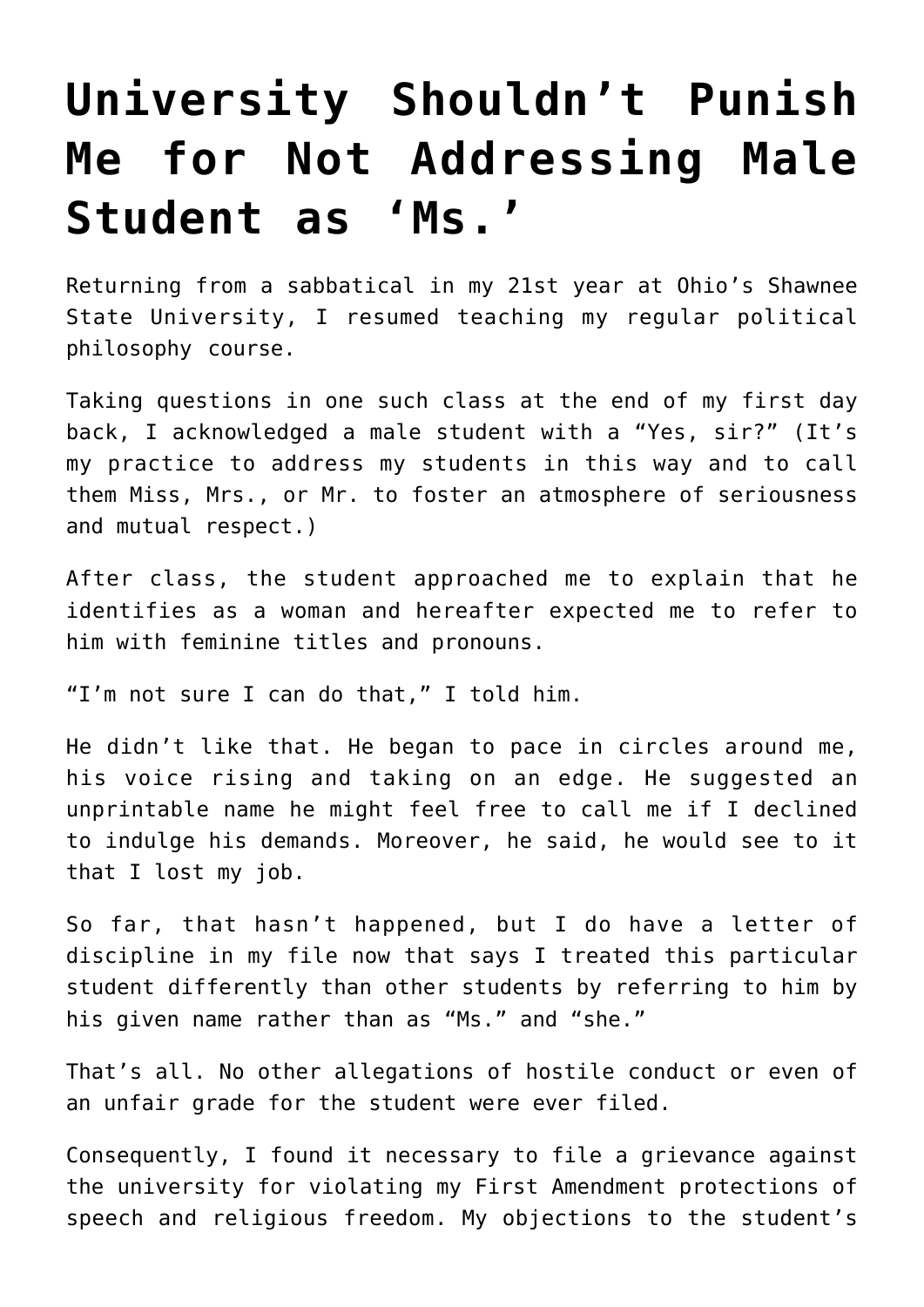request were based on my own philosophical and religious convictions, which the university blithely ignored.

I also believe I should have a certain amount of freedom, within my own classroom, to determine the exact language I do and do not use when teaching my class. The university denied me that freedom, as well. And it also denied my grievance.

That left me with no choice but to [file suit](https://protect-us.mimecast.com/s/P4Z1Co264otKpWpzSzV7WE?domain=adflegal.org) through my Alliance Defending Freedom attorneys. Contrary to claims, [such](https://protect-us.mimecast.com/s/XoXNCpYX5psxE6E8FYkFNb?domain=thehill.com) [as those](https://protect-us.mimecast.com/s/XoXNCpYX5psxE6E8FYkFNb?domain=thehill.com) recently made by law professor Andrew Koppelman of Northwestern University, that I was simply "spoiling for a fight" and that my "arguments are so extravagant that they shouldn't be worthy of notice," all professors should be free to respectfully exercise their First Amendment rights.

They should not be compelled to say and teach things they don't believe or risk being fired or disciplined. And everyone should be free to stand thoughtfully for the truth.

My letter of discipline notwithstanding, the school's problem with me-and, for that matter, the student's problem with me-is not really that I treated him differently, but that I did not. I treated this student exactly like I treat others, when in fact he wanted to be treated differently.

He demanded to be referred to as a woman. Though I could not in good conscience do that, I did offer to make an exception and refer to him by his given name, rather than either "Mr." or "Ms.," but, again, that wasn't what he wanted. Nor was it, once his preference was stated, what the university administrators wanted for him.

"But," many would say, "he has the right to identify as a woman if he wants to." Perhaps, but I also have a right not to identify him as something I do not believe he is.

He has his beliefs, and I have mine. I can't compel him to speak like me, and neither he nor the university should be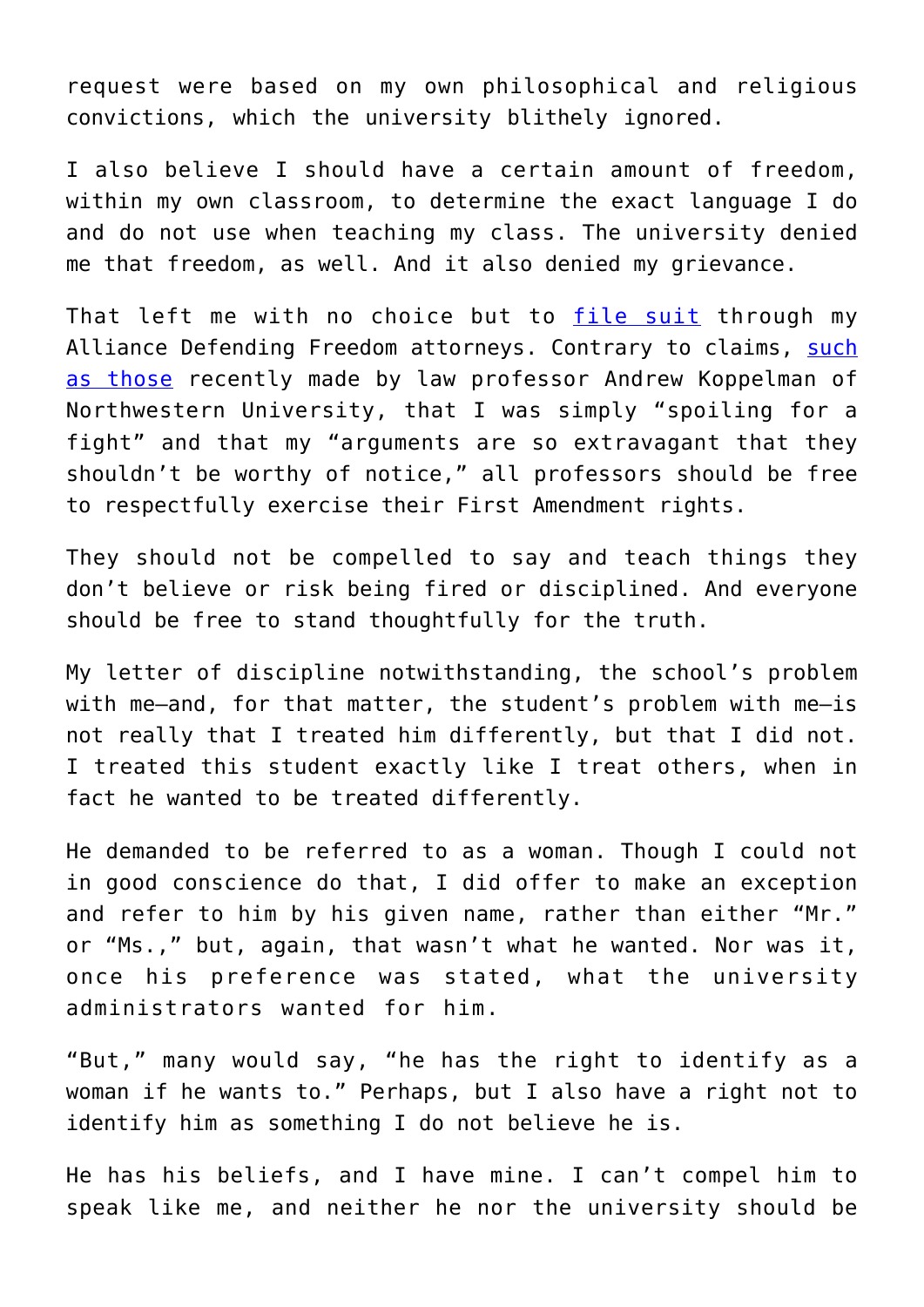trying to compel me to speak like him.

And, as a philosophy professor who regularly teaches ethics, I have a professional as well as a personal responsibility to honor the truth for what it is—not for what some of us might want it to be.

One other point: I am a Christian, and we, too, set particular stock by the truth. We also put a premium on compassion, which is why I would never deliberately mistreat the student in question by mocking his point of view, or making my class more difficult for him, or adjusting his grade based on how closely his views align with my own. He earned and received a high grade, and we had no other difficult interactions.

Yet by punishing me for expressing my views, the university seeks to deny my students the opportunity to learn about and respond to philosophical ideas they disagree with.

This would not be serving these students well and would deprive them of one of the hallmarks of higher education.

Don't just take my word for it. Listen to two of my former students. One wrote:

*I'm a queer person. Your personal convictions could not be any further from mine. It doesn't matter, though. I respect you, and I respect the ideas that you bring to the table of the marketplace of ideas. You made me think. That's hard to come by these days.*

## Another, a self-described atheist, wrote:

*Insulating students from intellectual scrutiny in the name of avoiding offense would be doing them a disservice. You and I saw eye-to-eye on very little and that made those arguments all the more valuable to me. … I hope that more people can [rein] in their emotions and see the benefit in having their*